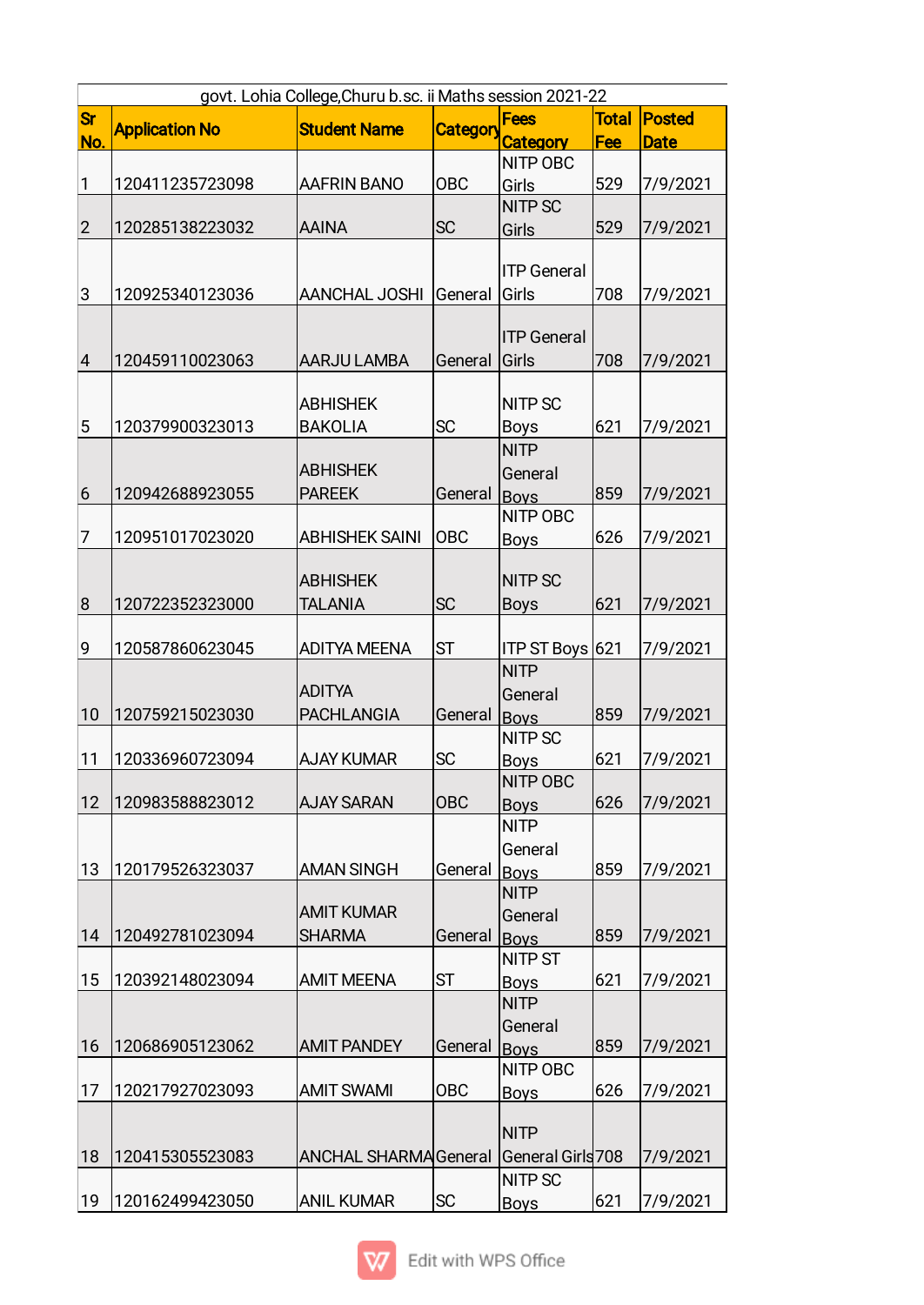|    |                    |                         |            | <b>NITP OBC</b>         |     |          |
|----|--------------------|-------------------------|------------|-------------------------|-----|----------|
| 20 | 120836134823090    | <b>ANISH QURESHI</b>    | <b>OBC</b> | <b>Boys</b>             | 626 | 7/9/2021 |
|    |                    |                         |            |                         |     |          |
|    |                    |                         |            | NITP OBC                |     |          |
| 21 | 120451533223045    | <b>ANITA FOGAWAT</b>    | <b>OBC</b> | Girls                   | 529 | 7/9/2021 |
|    |                    |                         | <b>SC</b>  | <b>NITP SC</b>          | 529 |          |
| 22 | 120816810723066    | <b>ANJU KUMARI</b>      |            | Girls<br><b>NITP ST</b> |     | 7/9/2021 |
| 23 | 120223463723048    | <b>ANKIT MEENA</b>      | <b>ST</b>  |                         | 621 | 7/9/2021 |
|    |                    |                         |            | <b>Boys</b>             |     |          |
|    |                    |                         |            | <b>NITP SC</b>          |     |          |
| 24 | 120812648123010    | <b>ANKIT MEGHWAL SC</b> |            | <b>Boys</b>             | 621 | 7/9/2021 |
|    |                    |                         |            | NITP OBC                |     |          |
| 25 | 120704063523020    | <b>ANKIT RAHAR</b>      | <b>OBC</b> | <b>Boys</b>             | 626 | 7/9/2021 |
|    |                    |                         |            | <b>NITP</b>             |     |          |
|    |                    |                         |            | General                 |     |          |
| 26 | 120705189823026    | <b>ANKIT SHARMA</b>     | General    | <b>Boys</b>             | 859 | 7/9/2021 |
|    |                    |                         |            | <b>NITP</b>             |     |          |
|    |                    |                         |            | General                 |     |          |
| 27 | 120382604223032    | <b>ANKIT SHARMA</b>     | General    | <b>Boys</b>             | 859 | 7/9/2021 |
|    |                    |                         |            | <b>NITP</b>             |     |          |
|    |                    |                         |            | General                 |     |          |
| 28 | 120968888523090    | <b>ANKIT SINGH</b>      | General    | Boys                    | 859 | 7/9/2021 |
|    |                    |                         |            | <b>NITP OBC</b>         |     |          |
| 29 | 120100011423066    | <b>ANUJ</b>             | OBC        | <b>Boys</b>             | 626 | 7/9/2021 |
|    |                    |                         |            | <b>NITP</b>             |     |          |
|    |                    |                         |            | General                 |     |          |
| 30 | 120501718923058    | <b>ANUJ SHARMA</b>      | General    | <b>Boys</b>             | 859 | 7/9/2021 |
|    |                    |                         |            |                         |     |          |
|    |                    |                         |            |                         |     |          |
|    |                    | <b>ARYANDRA</b>         |            |                         |     |          |
|    | 31 120336413623050 | <b>CHOUHAN</b>          | SC         | ITP SC Boys 621         |     | 7/9/2021 |
|    |                    |                         |            |                         |     |          |
|    |                    |                         |            |                         |     |          |
|    |                    | <b>ASHISH KUMAR</b>     |            | <b>NITP SC</b>          |     |          |
| 32 | 120938317123062    | <b>SINGHMAR</b>         | <b>SC</b>  | <b>Boys</b>             | 621 | 7/9/2021 |
|    |                    | <b>ASHISH</b>           |            | <b>ITP OBC</b>          |     |          |
| 33 | 120593162023058    | <b>SANGWAN</b>          | <b>OBC</b> | <b>Boys</b>             | 626 | 7/9/2021 |
|    |                    |                         |            |                         |     |          |
|    |                    | <b>ASHOK KUMAR</b>      |            | NITP OBC                |     |          |
| 34 | 120298740323059    | <b>NAI</b>              | <b>OBC</b> | <b>Boys</b>             | 626 | 7/9/2021 |
|    |                    |                         |            |                         |     |          |
|    |                    |                         |            | <b>NITP</b>             |     |          |
| 35 | 120327857723070    | AYANA KHATOTIA General  |            | General Girls 708       |     | 7/9/2021 |
|    |                    |                         |            | <b>NITP SC</b>          |     |          |
| 36 | 120573119723061    | <b>BABLI REGAR</b>      | <b>SC</b>  | Girls                   | 529 | 7/9/2021 |
|    |                    |                         |            | <b>NITP</b>             |     |          |
|    |                    | <b>BHARAT</b>           |            | General                 |     |          |
| 37 | 120181246723020    | <b>PANCHARIYA</b>       | General    | Boys                    | 859 | 7/9/2021 |

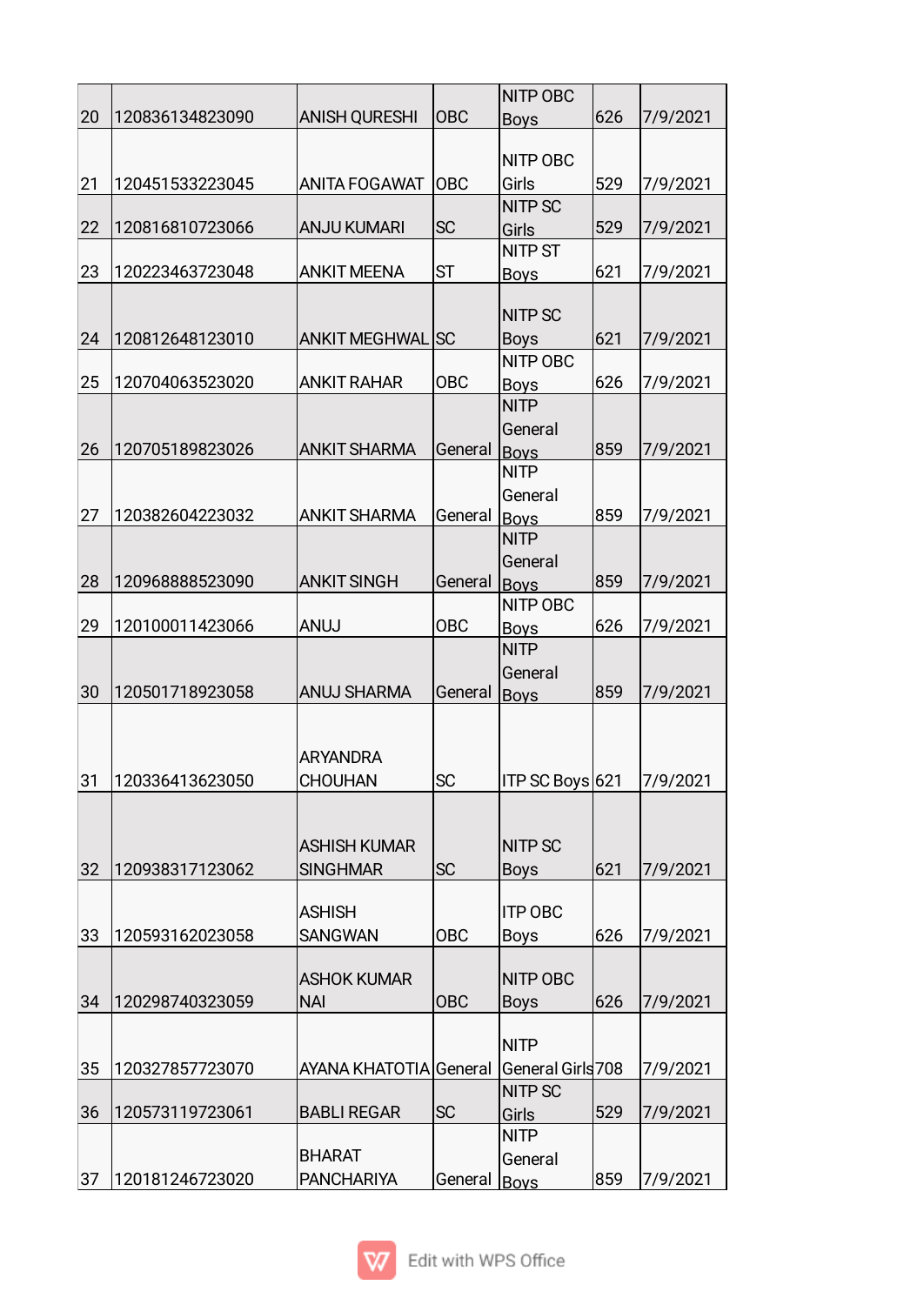| 38 | 120567436523021 | <b>BHAWANI</b><br><b>SHANKAR SAINI</b> | <b>OBC</b> | <b>NITP OBC</b><br><b>Boys</b> | 626 | 7/9/2021  |
|----|-----------------|----------------------------------------|------------|--------------------------------|-----|-----------|
|    |                 | <b>BUDDHI PRAKASH</b>                  |            | NITP OBC                       |     |           |
| 39 | 120292672523080 | <b>SAHU</b>                            | <b>OBC</b> | <b>Boys</b>                    | 626 | 7/9/2021  |
|    |                 |                                        |            |                                |     |           |
|    |                 | <b>CHANCHAL</b>                        |            | NITP OBC                       |     |           |
| 40 | 120493680323092 | <b>KATARIA</b>                         | <b>OBC</b> | Girls                          | 529 | 7/9/2021  |
|    |                 |                                        |            | <b>NITP</b>                    |     |           |
|    |                 |                                        |            | General                        | 859 |           |
| 41 | 120293146623077 | <b>DALEEP SINGH</b>                    | General    | <b>Boys</b><br><b>NITP SC</b>  |     | 7/9/2021  |
| 42 | 120463143523020 | <b>DALIP KUMAR</b>                     | <b>SC</b>  |                                | 621 | 7/9/2021  |
|    |                 |                                        |            | <b>Boys</b><br><b>ITP OBC</b>  |     |           |
| 43 | 120799105123019 | <b>DEEKSHATAK</b>                      | <b>OBC</b> | Girls                          | 529 | 7/9/2021  |
|    |                 |                                        |            |                                |     |           |
|    |                 | <b>DEEPAK KUMAR</b>                    |            | <b>NITP SC</b>                 |     |           |
| 44 | 120602972023012 | <b>SAMRIYA</b>                         | <b>SC</b>  | <b>Boys</b>                    | 621 | 7/9/2021  |
|    |                 |                                        |            |                                |     |           |
|    |                 |                                        |            | <b>NITP</b>                    |     |           |
|    |                 | <b>DEEPANSHU</b>                       |            | General                        |     |           |
| 45 | 120935851923098 | <b>DADHEECH</b>                        | General    | <b>Boys</b>                    | 859 | 7/9/2021  |
|    |                 |                                        |            | <b>ITP OBC</b>                 |     |           |
| 46 | 120697888523011 | <b>DEVESH JANGIR</b>                   | <b>OBC</b> | <b>Boys</b>                    | 626 | 7/9/2021  |
|    |                 |                                        |            | <b>NITP OBC</b>                |     |           |
| 47 | 120141724023074 | <b>DIMPAL SAINI</b>                    | <b>OBC</b> | Girls                          | 529 | 7/9/2021  |
|    |                 |                                        |            |                                |     |           |
|    |                 |                                        |            | <b>NITP</b>                    |     |           |
| 48 | 120307331923038 | <b>DIMPAL SAINI</b>                    | General    | General Girls 708              |     | 7/9/2021  |
|    |                 |                                        |            | <b>NITP OBC</b>                |     |           |
| 49 | 120245935123064 | <b>FARUKH KHAN</b>                     | <b>OBC</b> | <b>Boys</b>                    | 626 | 7/9/2021  |
|    |                 |                                        |            | <b>NITP OBC</b>                |     |           |
| 50 | 120722381123016 | <b>GAGAN SAINI</b>                     | <b>OBC</b> | <b>Boys</b>                    | 626 | 7/9/2021  |
|    |                 |                                        |            |                                |     |           |
|    |                 | <b>GAURAV</b>                          |            | <b>ITP General</b>             |     |           |
| 51 | 120996148123067 | <b>DADHEECH</b>                        | General    | <b>Boys</b>                    | 985 | 7/10/2021 |
|    |                 |                                        |            | <b>NITP OBC</b>                |     |           |
| 52 | 120914194923040 | <b>GHANSHYAM</b>                       | <b>OBC</b> | <b>Boys</b>                    | 626 | 7/10/2021 |
|    |                 |                                        |            | <b>NITP</b>                    |     |           |
|    |                 |                                        |            | General                        |     |           |
| 53 | 120931944423062 | <b>GOUTAM SINGH</b>                    | General    | <b>Boys</b>                    | 859 | 7/10/2021 |
|    |                 |                                        | <b>SC</b>  | <b>NITP SC</b>                 | 621 |           |
| 54 | 120893509123067 | <b>HARI PRASAD</b>                     |            | <b>Boys</b>                    |     | 7/10/2021 |
|    |                 |                                        |            | <b>NITP</b>                    |     |           |
| 55 | 120817044423010 | <b>HARSHIT VYAS</b>                    |            | General                        | 859 | 7/10/2021 |
|    |                 |                                        | General    | <b>Boys</b>                    |     |           |

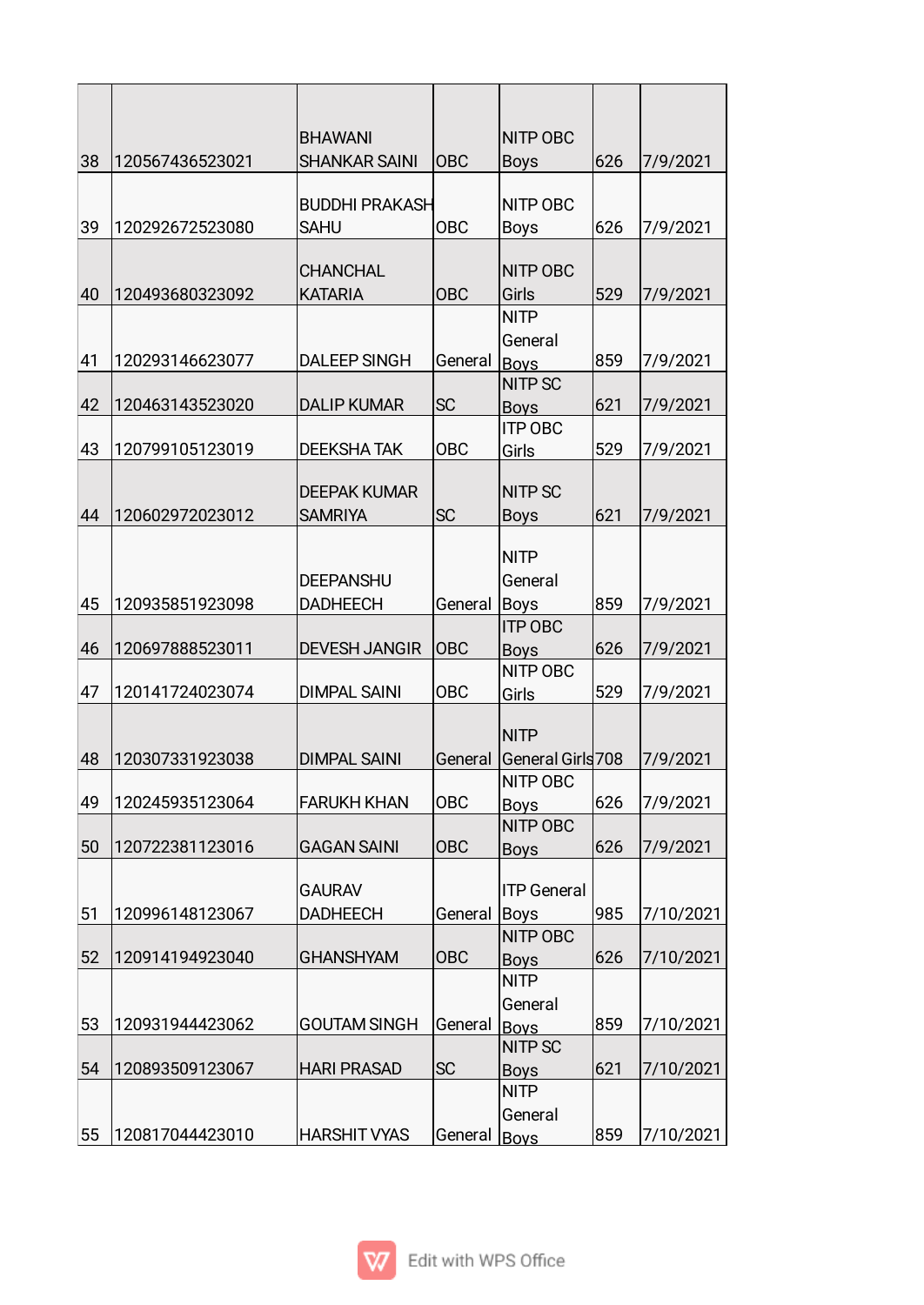|    |                 |                          |            | <b>NITP</b>                         |     |           |
|----|-----------------|--------------------------|------------|-------------------------------------|-----|-----------|
|    |                 | <b>HARSHVARDHAN</b>      |            | General                             |     |           |
| 56 | 120594995823096 | <b>SHEKHAWAT</b>         | General    | Boys                                | 859 | 7/10/2021 |
|    |                 |                          |            | NITP OBC                            |     |           |
| 57 | 120604239123082 | <b>HASINA</b>            | <b>OBC</b> | Girls                               | 529 | 7/10/2021 |
|    |                 |                          |            | <b>NITP SC</b>                      |     |           |
| 58 | 120229414623060 | <b>HEMANT KUMAR</b>      | <b>SC</b>  | <b>Boys</b>                         | 621 | 7/10/2021 |
|    |                 | <b>HIMANSHI</b>          |            | <b>NITP</b>                         |     |           |
| 59 | 120769412323060 | <b>SHARMA</b>            | General    | General Girls 708                   |     | 7/10/2021 |
|    |                 |                          |            |                                     |     |           |
|    |                 | <b>INDRAJ</b>            |            | <b>NITP OBC</b>                     |     |           |
| 60 | 120923590423034 | <b>PRAJAPAT</b>          | <b>OBC</b> | <b>Boys</b>                         | 626 | 7/10/2021 |
|    |                 |                          |            |                                     |     |           |
|    |                 |                          |            | <b>NITP</b>                         |     |           |
| 61 | 120185809323077 | <b>ISHA SHARMA</b>       | General    | General Girls 708                   |     | 7/10/2021 |
|    |                 |                          |            | <b>NITP</b>                         |     |           |
| 62 | 120616101023046 | <b>ISHIKA SHARMA</b>     | General    | General Girls 708                   |     | 7/10/2021 |
|    |                 |                          |            |                                     |     |           |
|    |                 | JITENDRA KUMAR           |            | <b>NITP SC</b>                      |     |           |
| 63 | 120200270823044 | <b>NAYAK</b>             | <b>SC</b>  | <b>Boys</b>                         | 621 | 7/10/2021 |
|    |                 |                          |            | <b>NITP</b>                         |     |           |
|    |                 |                          |            | General                             |     |           |
| 64 | 120763782423079 | KAMLESH KUMARGeneral     |            | <b>Boys</b>                         | 859 | 7/10/2021 |
|    |                 |                          |            | <b>NITP SC</b>                      |     |           |
| 65 | 120660242323073 | <b>KAVITA ROHILA</b>     | lsc        | Girls                               | 529 | 7/10/2021 |
|    |                 |                          |            | <b>NITP SC</b>                      |     |           |
| 66 | 120241796023032 | <b>KHIRAJA RAM</b>       | <b>SC</b>  | <b>Boys</b>                         | 621 | 7/10/2021 |
|    |                 |                          |            | <b>NITP</b>                         |     |           |
| 67 | 120739372223040 | <b>KIRAN SHARMA</b>      |            |                                     |     |           |
|    |                 |                          | General    | General Girls 708<br><b>NITP SC</b> |     | 7/10/2021 |
| 68 | 120599742223088 | <b>KISHAN LAL</b>        | <b>SC</b>  | <b>Boys</b>                         | 621 | 7/10/2021 |
|    |                 |                          |            |                                     |     |           |
|    |                 |                          |            | <b>NITP</b>                         |     |           |
| 69 | 120477159823087 | <b>KOMAL SHARMA</b>      | General    | General Girls 708                   |     | 7/10/2021 |
|    |                 |                          |            | <b>NITP OBC</b>                     |     |           |
| 70 | 120218662923038 | <b>KRISHAN</b>           | <b>OBC</b> | <b>Boys</b>                         | 626 | 7/10/2021 |
|    |                 |                          |            | NITP OBC                            |     |           |
| 71 | 120873860223044 | <b>KRISHNA KUMAR OBC</b> |            | <b>Boys</b>                         | 626 | 7/10/2021 |
|    |                 |                          |            | <b>NITP</b>                         |     |           |
|    |                 |                          |            | General                             |     |           |
| 72 | 120448601123012 | <b>KULDEEP SINGH</b>     | General    | <b>Boys</b>                         | 859 | 7/10/2021 |
|    |                 |                          |            |                                     |     |           |
|    |                 | <b>LUCKY KUMAR</b>       |            |                                     |     |           |
| 73 | 120765879023039 | <b>MEENA</b>             | <b>ST</b>  | ITP ST Boys 621                     |     | 7/10/2021 |
|    |                 |                          |            | <b>NITP OBC</b>                     |     |           |
| 74 | 120750593323040 | <b>MADHU ACHARA</b>      | OBC        | Girls                               | 529 | 7/10/2021 |

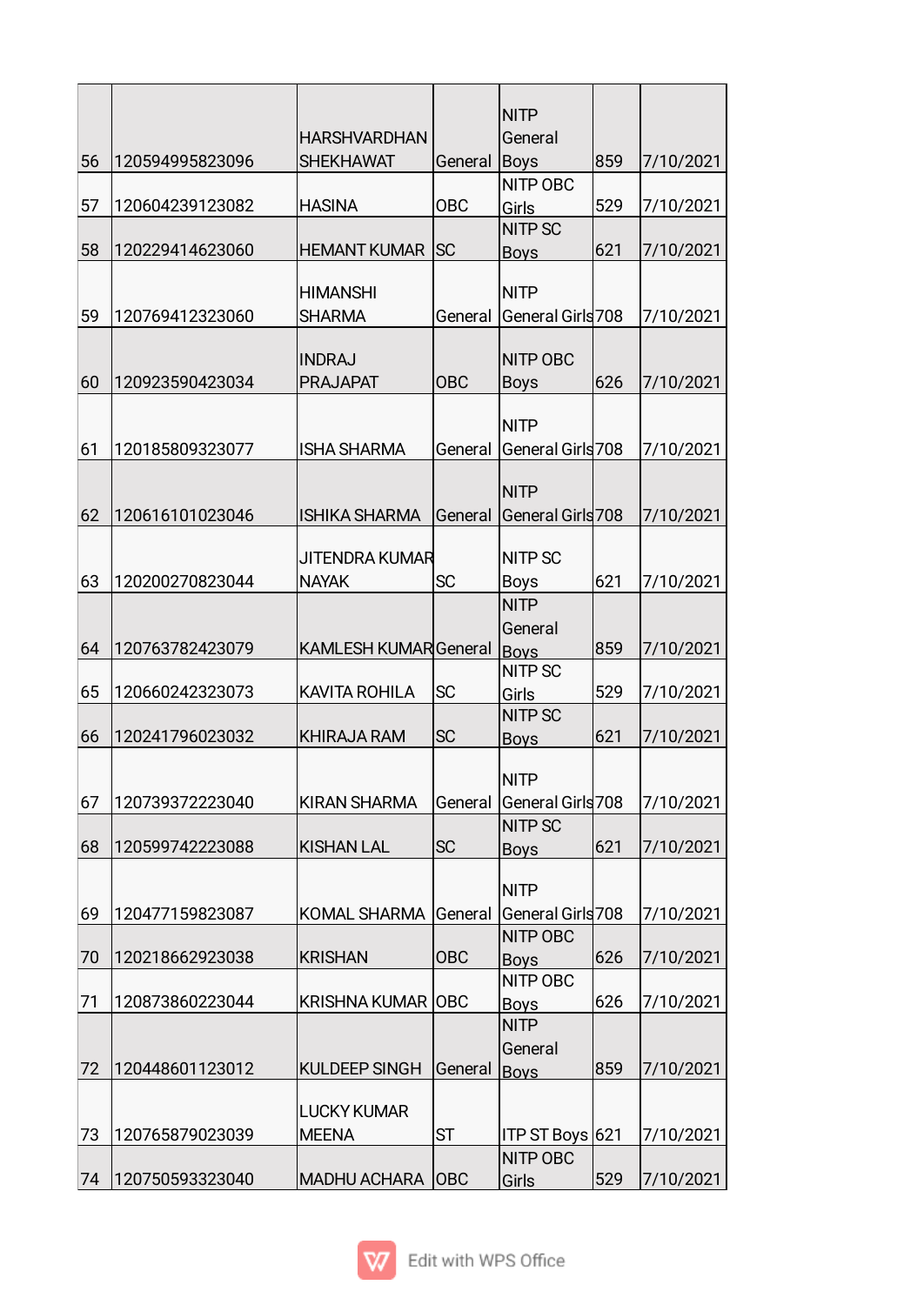|    |                 | <b>MAHENDRA</b>                      |            | <b>NITP SC</b>                                |     |           |
|----|-----------------|--------------------------------------|------------|-----------------------------------------------|-----|-----------|
| 75 | 120665515123072 | <b>KUMAR</b><br><b>MEGHWAL</b>       | <b>SC</b>  |                                               | 621 |           |
|    |                 | <b>MAHESH KUMAR</b>                  |            | <b>Boys</b><br><b>NITP OBC</b>                |     | 7/10/2021 |
| 76 | 120292532323019 | <b>PRAJAPAT</b>                      | <b>OBC</b> | <b>Boys</b>                                   | 626 | 7/10/2021 |
| 77 | 120355927523088 | <b>MAHIMA JAT</b>                    | <b>OBC</b> | <b>NITP OBC</b><br>Girls                      | 529 | 7/10/2021 |
| 78 | 120338377023062 | <b>MAMATA KUMARI OBC</b>             |            | <b>NITP OBC</b><br>Girls                      | 529 | 7/10/2021 |
| 79 | 120282659023083 | <b>MANISH</b>                        | <b>OBC</b> | <b>NITP OBC</b><br><b>Boys</b>                | 626 | 7/10/2021 |
| 80 | 120992900423072 | <b>MANISH KUMAR</b>                  | <b>OBC</b> | <b>NITP OBC</b><br><b>Boys</b><br><b>NITP</b> | 626 | 7/10/2021 |
| 81 | 120397665023097 | <b>MANJEET</b>                       | General    | General<br>Boys                               | 859 | 7/10/2021 |
|    |                 | <b>MANROOP</b>                       |            | <b>NITP OBC</b>                               |     |           |
| 82 | 120162066723073 | <b>DHAKA</b>                         | <b>OBC</b> | <b>Boys</b>                                   | 626 | 7/10/2021 |
| 83 | 120978299123046 | <b>MANSI SHARMA</b>                  | General    | <b>ITP General</b><br>Girls                   | 708 | 7/10/2021 |
| 84 | 120620340823012 | <b>MOHD WASIM</b><br><b>KHAN</b>     | <b>OBC</b> | <b>ITP OBC</b><br><b>Boys</b>                 | 626 | 7/10/2021 |
| 85 | 120145792023052 | <b>MOHIT</b>                         | <b>SC</b>  | <b>NITP SC</b><br><b>Boys</b>                 | 621 | 7/10/2021 |
| 86 | 120244638423076 | <b>MONIKA</b>                        | OBC        | <b>NITP OBC</b><br>Girls                      | 529 | 7/10/2021 |
| 87 | 120384664823077 | <b>MONIKA MEENA</b>                  | ST         | <b>NITP ST</b><br>Girls                       | 529 | 7/10/2021 |
| 88 | 120791460023049 | <b>MUKESH KHATRI</b>                 | lsc        | <b>NITP SC</b><br><b>Boys</b>                 | 621 | 7/10/2021 |
| 89 | 120136263623025 | <b>MUKESH KUMAR</b><br><b>JANGIR</b> | <b>OBC</b> | NITP OBC<br><b>Boys</b>                       | 626 | 7/10/2021 |
| 90 | 120359222023019 | <b>MUKESH</b><br><b>PRAJAPAT</b>     | <b>OBC</b> | NITP OBC<br><b>Boys</b>                       | 626 | 7/10/2021 |
| 91 | 120648426223092 | <b>MUKUL</b>                         | <b>OBC</b> | NITP OBC<br><b>Boys</b>                       | 626 | 7/10/2021 |
| 92 | 120336892623022 | <b>NAKITA</b>                        | <b>OBC</b> | NITP OBC<br>Girls                             | 529 | 7/10/2021 |
| 93 | 120419043023039 | <b>NAKUL JANGIR</b>                  | <b>OBC</b> | NITP OBC<br><b>Boys</b>                       | 626 | 7/10/2021 |
| 94 | 120155329623016 | <b>NARENDRA</b><br><b>KUMAR</b>      | SC         | <b>NITP SC</b><br><b>Boys</b>                 | 621 | 7/10/2021 |

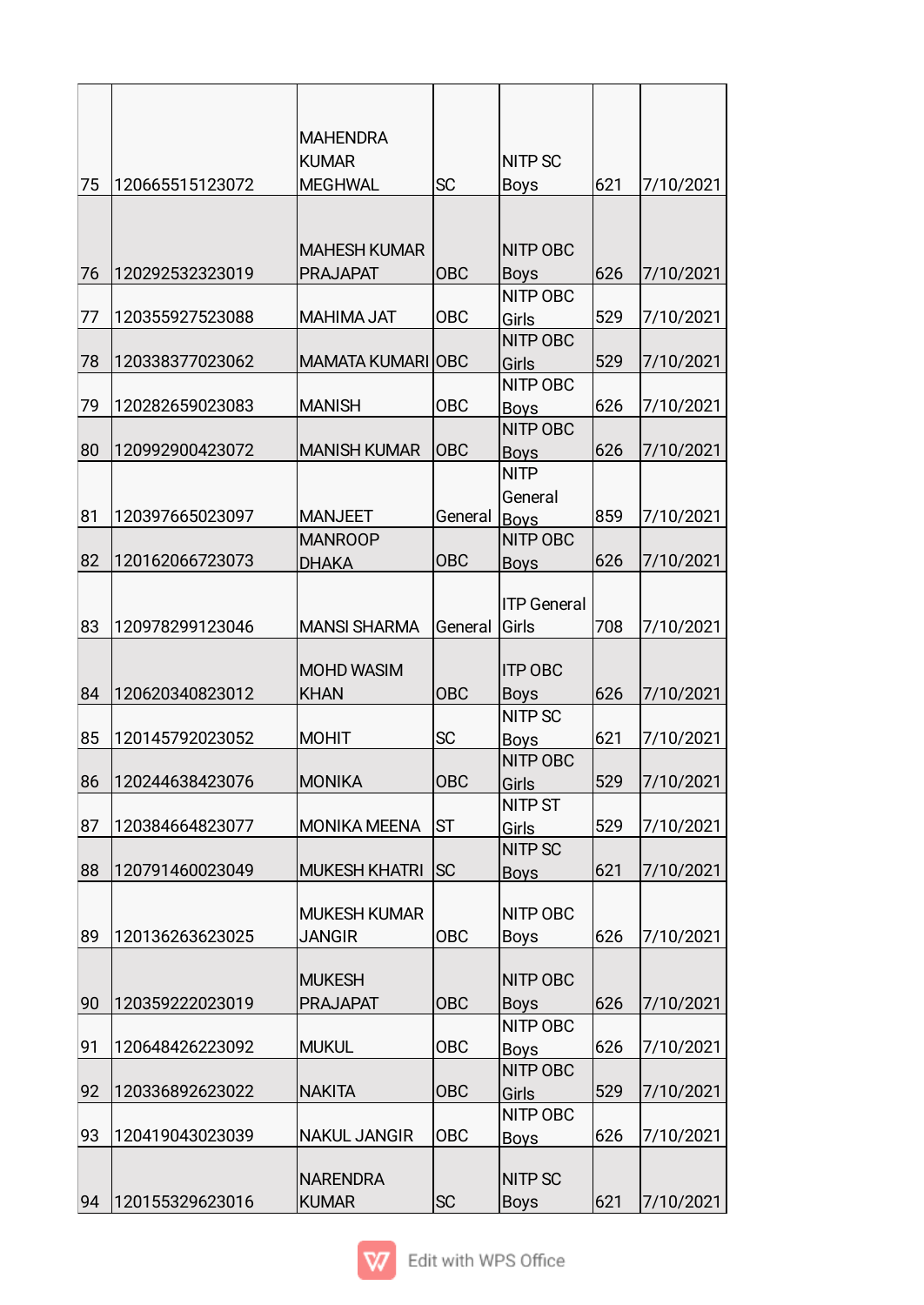| 95<br> OBC<br>626<br>120533360323068<br><b>NARESH KUMAR</b><br>7/10/2021<br><b>Boys</b><br><b>NARESH KUMAR</b><br><b>NITP OBC</b><br><b>KULHARI</b><br><b>OBC</b><br>96<br>120575753923020<br>626<br><b>Boys</b><br>7/10/2021<br><b>NITP OBC</b><br>97<br><b>OBC</b><br>120631576523070<br><b>NEELAM</b><br>529<br>7/10/2021<br>Girls<br><b>NITP</b><br>General<br>98<br>120507806323016<br><b>NIKHIL SHARMA</b><br>859<br>7/10/2021<br>General<br><b>Boys</b><br><b>NITP</b><br>General Girls 708<br>99<br>120425154723094<br>NIKITA AGARWAL General<br>7/10/2021<br><b>ITP General</b><br>100 120512840023000<br>NILESH SHARMA General<br>985<br>7/10/2021<br><b>Boys</b><br><b>NITP</b><br>101 120336942023040<br>NISHA SARAWAGI General<br>General Girls 708<br>7/10/2021<br><b>ITP General</b><br>102 120237229423030<br><b>NISHA SHARMA</b><br>Girls<br>708<br>7/10/2021<br>General<br><b>NITP SC</b><br><b>NITESH</b><br><b>SC</b><br>103 120119368923023<br><b>KANKHERIA</b><br>7/10/2021<br>621<br><b>Boys</b><br><b>NITP SC</b><br><b>NITESH KUMAR</b><br><b>SC</b><br>104 120874067023072<br><b>KHATEEK</b><br>621<br>7/10/2021<br><b>Boys</b><br>NITP OBC<br><b>OMPRAKASH</b><br>105 120105584223064<br><b>THALOR</b><br>OBC<br>626<br>7/10/2021<br><b>Boys</b><br><b>NITP SC</b><br> SC<br>621<br>106 120829967123010<br><b>PANKAJ GADGIL</b><br>7/10/2021<br><b>Boys</b><br><b>NITP</b><br>General<br>107 120527026923025<br>859<br>7/10/2021<br>PANKAJ KUMAR<br>General<br><b>Boys</b><br><b>PANKAJ KUMAR</b><br><b>ST</b><br>108 120794229723010<br>ITP ST Boys 621<br><b>MEENA</b><br>7/10/2021<br><b>PANKAJ</b><br>NITP OBC<br><b>OBC</b><br>109 120649057523019<br><b>KUMAWAT</b><br>626<br>7/10/2021<br><b>Boys</b><br><b>NITP</b><br>General<br>110 120615266123060<br><b>PARDEEP</b><br>859<br>General<br>7/10/2021<br><b>Boys</b><br>NITP OBC<br><b>OBC</b><br>111 120806561923057<br>PARMOD KUMAR<br>626<br>7/10/2021<br><b>Boys</b><br><b>NITP OBC</b><br>112 120141866023042<br><b>PAWAN KUMAR</b><br><b>OBC</b><br>626<br>7/10/2021<br><b>Boys</b> |  |  | NITP OBC |  |
|-------------------------------------------------------------------------------------------------------------------------------------------------------------------------------------------------------------------------------------------------------------------------------------------------------------------------------------------------------------------------------------------------------------------------------------------------------------------------------------------------------------------------------------------------------------------------------------------------------------------------------------------------------------------------------------------------------------------------------------------------------------------------------------------------------------------------------------------------------------------------------------------------------------------------------------------------------------------------------------------------------------------------------------------------------------------------------------------------------------------------------------------------------------------------------------------------------------------------------------------------------------------------------------------------------------------------------------------------------------------------------------------------------------------------------------------------------------------------------------------------------------------------------------------------------------------------------------------------------------------------------------------------------------------------------------------------------------------------------------------------------------------------------------------------------------------------------------------------------------------------------------------------------------------------------------------------------------------------------------------------------------------------------------------------------------------------------|--|--|----------|--|
|                                                                                                                                                                                                                                                                                                                                                                                                                                                                                                                                                                                                                                                                                                                                                                                                                                                                                                                                                                                                                                                                                                                                                                                                                                                                                                                                                                                                                                                                                                                                                                                                                                                                                                                                                                                                                                                                                                                                                                                                                                                                               |  |  |          |  |
|                                                                                                                                                                                                                                                                                                                                                                                                                                                                                                                                                                                                                                                                                                                                                                                                                                                                                                                                                                                                                                                                                                                                                                                                                                                                                                                                                                                                                                                                                                                                                                                                                                                                                                                                                                                                                                                                                                                                                                                                                                                                               |  |  |          |  |
|                                                                                                                                                                                                                                                                                                                                                                                                                                                                                                                                                                                                                                                                                                                                                                                                                                                                                                                                                                                                                                                                                                                                                                                                                                                                                                                                                                                                                                                                                                                                                                                                                                                                                                                                                                                                                                                                                                                                                                                                                                                                               |  |  |          |  |
|                                                                                                                                                                                                                                                                                                                                                                                                                                                                                                                                                                                                                                                                                                                                                                                                                                                                                                                                                                                                                                                                                                                                                                                                                                                                                                                                                                                                                                                                                                                                                                                                                                                                                                                                                                                                                                                                                                                                                                                                                                                                               |  |  |          |  |
|                                                                                                                                                                                                                                                                                                                                                                                                                                                                                                                                                                                                                                                                                                                                                                                                                                                                                                                                                                                                                                                                                                                                                                                                                                                                                                                                                                                                                                                                                                                                                                                                                                                                                                                                                                                                                                                                                                                                                                                                                                                                               |  |  |          |  |
|                                                                                                                                                                                                                                                                                                                                                                                                                                                                                                                                                                                                                                                                                                                                                                                                                                                                                                                                                                                                                                                                                                                                                                                                                                                                                                                                                                                                                                                                                                                                                                                                                                                                                                                                                                                                                                                                                                                                                                                                                                                                               |  |  |          |  |
|                                                                                                                                                                                                                                                                                                                                                                                                                                                                                                                                                                                                                                                                                                                                                                                                                                                                                                                                                                                                                                                                                                                                                                                                                                                                                                                                                                                                                                                                                                                                                                                                                                                                                                                                                                                                                                                                                                                                                                                                                                                                               |  |  |          |  |
|                                                                                                                                                                                                                                                                                                                                                                                                                                                                                                                                                                                                                                                                                                                                                                                                                                                                                                                                                                                                                                                                                                                                                                                                                                                                                                                                                                                                                                                                                                                                                                                                                                                                                                                                                                                                                                                                                                                                                                                                                                                                               |  |  |          |  |
|                                                                                                                                                                                                                                                                                                                                                                                                                                                                                                                                                                                                                                                                                                                                                                                                                                                                                                                                                                                                                                                                                                                                                                                                                                                                                                                                                                                                                                                                                                                                                                                                                                                                                                                                                                                                                                                                                                                                                                                                                                                                               |  |  |          |  |
|                                                                                                                                                                                                                                                                                                                                                                                                                                                                                                                                                                                                                                                                                                                                                                                                                                                                                                                                                                                                                                                                                                                                                                                                                                                                                                                                                                                                                                                                                                                                                                                                                                                                                                                                                                                                                                                                                                                                                                                                                                                                               |  |  |          |  |
|                                                                                                                                                                                                                                                                                                                                                                                                                                                                                                                                                                                                                                                                                                                                                                                                                                                                                                                                                                                                                                                                                                                                                                                                                                                                                                                                                                                                                                                                                                                                                                                                                                                                                                                                                                                                                                                                                                                                                                                                                                                                               |  |  |          |  |
|                                                                                                                                                                                                                                                                                                                                                                                                                                                                                                                                                                                                                                                                                                                                                                                                                                                                                                                                                                                                                                                                                                                                                                                                                                                                                                                                                                                                                                                                                                                                                                                                                                                                                                                                                                                                                                                                                                                                                                                                                                                                               |  |  |          |  |
|                                                                                                                                                                                                                                                                                                                                                                                                                                                                                                                                                                                                                                                                                                                                                                                                                                                                                                                                                                                                                                                                                                                                                                                                                                                                                                                                                                                                                                                                                                                                                                                                                                                                                                                                                                                                                                                                                                                                                                                                                                                                               |  |  |          |  |
|                                                                                                                                                                                                                                                                                                                                                                                                                                                                                                                                                                                                                                                                                                                                                                                                                                                                                                                                                                                                                                                                                                                                                                                                                                                                                                                                                                                                                                                                                                                                                                                                                                                                                                                                                                                                                                                                                                                                                                                                                                                                               |  |  |          |  |
|                                                                                                                                                                                                                                                                                                                                                                                                                                                                                                                                                                                                                                                                                                                                                                                                                                                                                                                                                                                                                                                                                                                                                                                                                                                                                                                                                                                                                                                                                                                                                                                                                                                                                                                                                                                                                                                                                                                                                                                                                                                                               |  |  |          |  |
|                                                                                                                                                                                                                                                                                                                                                                                                                                                                                                                                                                                                                                                                                                                                                                                                                                                                                                                                                                                                                                                                                                                                                                                                                                                                                                                                                                                                                                                                                                                                                                                                                                                                                                                                                                                                                                                                                                                                                                                                                                                                               |  |  |          |  |
|                                                                                                                                                                                                                                                                                                                                                                                                                                                                                                                                                                                                                                                                                                                                                                                                                                                                                                                                                                                                                                                                                                                                                                                                                                                                                                                                                                                                                                                                                                                                                                                                                                                                                                                                                                                                                                                                                                                                                                                                                                                                               |  |  |          |  |
|                                                                                                                                                                                                                                                                                                                                                                                                                                                                                                                                                                                                                                                                                                                                                                                                                                                                                                                                                                                                                                                                                                                                                                                                                                                                                                                                                                                                                                                                                                                                                                                                                                                                                                                                                                                                                                                                                                                                                                                                                                                                               |  |  |          |  |
|                                                                                                                                                                                                                                                                                                                                                                                                                                                                                                                                                                                                                                                                                                                                                                                                                                                                                                                                                                                                                                                                                                                                                                                                                                                                                                                                                                                                                                                                                                                                                                                                                                                                                                                                                                                                                                                                                                                                                                                                                                                                               |  |  |          |  |
|                                                                                                                                                                                                                                                                                                                                                                                                                                                                                                                                                                                                                                                                                                                                                                                                                                                                                                                                                                                                                                                                                                                                                                                                                                                                                                                                                                                                                                                                                                                                                                                                                                                                                                                                                                                                                                                                                                                                                                                                                                                                               |  |  |          |  |
|                                                                                                                                                                                                                                                                                                                                                                                                                                                                                                                                                                                                                                                                                                                                                                                                                                                                                                                                                                                                                                                                                                                                                                                                                                                                                                                                                                                                                                                                                                                                                                                                                                                                                                                                                                                                                                                                                                                                                                                                                                                                               |  |  |          |  |
|                                                                                                                                                                                                                                                                                                                                                                                                                                                                                                                                                                                                                                                                                                                                                                                                                                                                                                                                                                                                                                                                                                                                                                                                                                                                                                                                                                                                                                                                                                                                                                                                                                                                                                                                                                                                                                                                                                                                                                                                                                                                               |  |  |          |  |
|                                                                                                                                                                                                                                                                                                                                                                                                                                                                                                                                                                                                                                                                                                                                                                                                                                                                                                                                                                                                                                                                                                                                                                                                                                                                                                                                                                                                                                                                                                                                                                                                                                                                                                                                                                                                                                                                                                                                                                                                                                                                               |  |  |          |  |
|                                                                                                                                                                                                                                                                                                                                                                                                                                                                                                                                                                                                                                                                                                                                                                                                                                                                                                                                                                                                                                                                                                                                                                                                                                                                                                                                                                                                                                                                                                                                                                                                                                                                                                                                                                                                                                                                                                                                                                                                                                                                               |  |  |          |  |
|                                                                                                                                                                                                                                                                                                                                                                                                                                                                                                                                                                                                                                                                                                                                                                                                                                                                                                                                                                                                                                                                                                                                                                                                                                                                                                                                                                                                                                                                                                                                                                                                                                                                                                                                                                                                                                                                                                                                                                                                                                                                               |  |  |          |  |
|                                                                                                                                                                                                                                                                                                                                                                                                                                                                                                                                                                                                                                                                                                                                                                                                                                                                                                                                                                                                                                                                                                                                                                                                                                                                                                                                                                                                                                                                                                                                                                                                                                                                                                                                                                                                                                                                                                                                                                                                                                                                               |  |  |          |  |
|                                                                                                                                                                                                                                                                                                                                                                                                                                                                                                                                                                                                                                                                                                                                                                                                                                                                                                                                                                                                                                                                                                                                                                                                                                                                                                                                                                                                                                                                                                                                                                                                                                                                                                                                                                                                                                                                                                                                                                                                                                                                               |  |  |          |  |
|                                                                                                                                                                                                                                                                                                                                                                                                                                                                                                                                                                                                                                                                                                                                                                                                                                                                                                                                                                                                                                                                                                                                                                                                                                                                                                                                                                                                                                                                                                                                                                                                                                                                                                                                                                                                                                                                                                                                                                                                                                                                               |  |  |          |  |
|                                                                                                                                                                                                                                                                                                                                                                                                                                                                                                                                                                                                                                                                                                                                                                                                                                                                                                                                                                                                                                                                                                                                                                                                                                                                                                                                                                                                                                                                                                                                                                                                                                                                                                                                                                                                                                                                                                                                                                                                                                                                               |  |  |          |  |
|                                                                                                                                                                                                                                                                                                                                                                                                                                                                                                                                                                                                                                                                                                                                                                                                                                                                                                                                                                                                                                                                                                                                                                                                                                                                                                                                                                                                                                                                                                                                                                                                                                                                                                                                                                                                                                                                                                                                                                                                                                                                               |  |  |          |  |
|                                                                                                                                                                                                                                                                                                                                                                                                                                                                                                                                                                                                                                                                                                                                                                                                                                                                                                                                                                                                                                                                                                                                                                                                                                                                                                                                                                                                                                                                                                                                                                                                                                                                                                                                                                                                                                                                                                                                                                                                                                                                               |  |  |          |  |
|                                                                                                                                                                                                                                                                                                                                                                                                                                                                                                                                                                                                                                                                                                                                                                                                                                                                                                                                                                                                                                                                                                                                                                                                                                                                                                                                                                                                                                                                                                                                                                                                                                                                                                                                                                                                                                                                                                                                                                                                                                                                               |  |  |          |  |
|                                                                                                                                                                                                                                                                                                                                                                                                                                                                                                                                                                                                                                                                                                                                                                                                                                                                                                                                                                                                                                                                                                                                                                                                                                                                                                                                                                                                                                                                                                                                                                                                                                                                                                                                                                                                                                                                                                                                                                                                                                                                               |  |  |          |  |
|                                                                                                                                                                                                                                                                                                                                                                                                                                                                                                                                                                                                                                                                                                                                                                                                                                                                                                                                                                                                                                                                                                                                                                                                                                                                                                                                                                                                                                                                                                                                                                                                                                                                                                                                                                                                                                                                                                                                                                                                                                                                               |  |  |          |  |
|                                                                                                                                                                                                                                                                                                                                                                                                                                                                                                                                                                                                                                                                                                                                                                                                                                                                                                                                                                                                                                                                                                                                                                                                                                                                                                                                                                                                                                                                                                                                                                                                                                                                                                                                                                                                                                                                                                                                                                                                                                                                               |  |  |          |  |
|                                                                                                                                                                                                                                                                                                                                                                                                                                                                                                                                                                                                                                                                                                                                                                                                                                                                                                                                                                                                                                                                                                                                                                                                                                                                                                                                                                                                                                                                                                                                                                                                                                                                                                                                                                                                                                                                                                                                                                                                                                                                               |  |  |          |  |
|                                                                                                                                                                                                                                                                                                                                                                                                                                                                                                                                                                                                                                                                                                                                                                                                                                                                                                                                                                                                                                                                                                                                                                                                                                                                                                                                                                                                                                                                                                                                                                                                                                                                                                                                                                                                                                                                                                                                                                                                                                                                               |  |  |          |  |
|                                                                                                                                                                                                                                                                                                                                                                                                                                                                                                                                                                                                                                                                                                                                                                                                                                                                                                                                                                                                                                                                                                                                                                                                                                                                                                                                                                                                                                                                                                                                                                                                                                                                                                                                                                                                                                                                                                                                                                                                                                                                               |  |  |          |  |
|                                                                                                                                                                                                                                                                                                                                                                                                                                                                                                                                                                                                                                                                                                                                                                                                                                                                                                                                                                                                                                                                                                                                                                                                                                                                                                                                                                                                                                                                                                                                                                                                                                                                                                                                                                                                                                                                                                                                                                                                                                                                               |  |  |          |  |
|                                                                                                                                                                                                                                                                                                                                                                                                                                                                                                                                                                                                                                                                                                                                                                                                                                                                                                                                                                                                                                                                                                                                                                                                                                                                                                                                                                                                                                                                                                                                                                                                                                                                                                                                                                                                                                                                                                                                                                                                                                                                               |  |  |          |  |
|                                                                                                                                                                                                                                                                                                                                                                                                                                                                                                                                                                                                                                                                                                                                                                                                                                                                                                                                                                                                                                                                                                                                                                                                                                                                                                                                                                                                                                                                                                                                                                                                                                                                                                                                                                                                                                                                                                                                                                                                                                                                               |  |  |          |  |
|                                                                                                                                                                                                                                                                                                                                                                                                                                                                                                                                                                                                                                                                                                                                                                                                                                                                                                                                                                                                                                                                                                                                                                                                                                                                                                                                                                                                                                                                                                                                                                                                                                                                                                                                                                                                                                                                                                                                                                                                                                                                               |  |  |          |  |
|                                                                                                                                                                                                                                                                                                                                                                                                                                                                                                                                                                                                                                                                                                                                                                                                                                                                                                                                                                                                                                                                                                                                                                                                                                                                                                                                                                                                                                                                                                                                                                                                                                                                                                                                                                                                                                                                                                                                                                                                                                                                               |  |  |          |  |
|                                                                                                                                                                                                                                                                                                                                                                                                                                                                                                                                                                                                                                                                                                                                                                                                                                                                                                                                                                                                                                                                                                                                                                                                                                                                                                                                                                                                                                                                                                                                                                                                                                                                                                                                                                                                                                                                                                                                                                                                                                                                               |  |  |          |  |
|                                                                                                                                                                                                                                                                                                                                                                                                                                                                                                                                                                                                                                                                                                                                                                                                                                                                                                                                                                                                                                                                                                                                                                                                                                                                                                                                                                                                                                                                                                                                                                                                                                                                                                                                                                                                                                                                                                                                                                                                                                                                               |  |  |          |  |
|                                                                                                                                                                                                                                                                                                                                                                                                                                                                                                                                                                                                                                                                                                                                                                                                                                                                                                                                                                                                                                                                                                                                                                                                                                                                                                                                                                                                                                                                                                                                                                                                                                                                                                                                                                                                                                                                                                                                                                                                                                                                               |  |  |          |  |
|                                                                                                                                                                                                                                                                                                                                                                                                                                                                                                                                                                                                                                                                                                                                                                                                                                                                                                                                                                                                                                                                                                                                                                                                                                                                                                                                                                                                                                                                                                                                                                                                                                                                                                                                                                                                                                                                                                                                                                                                                                                                               |  |  |          |  |

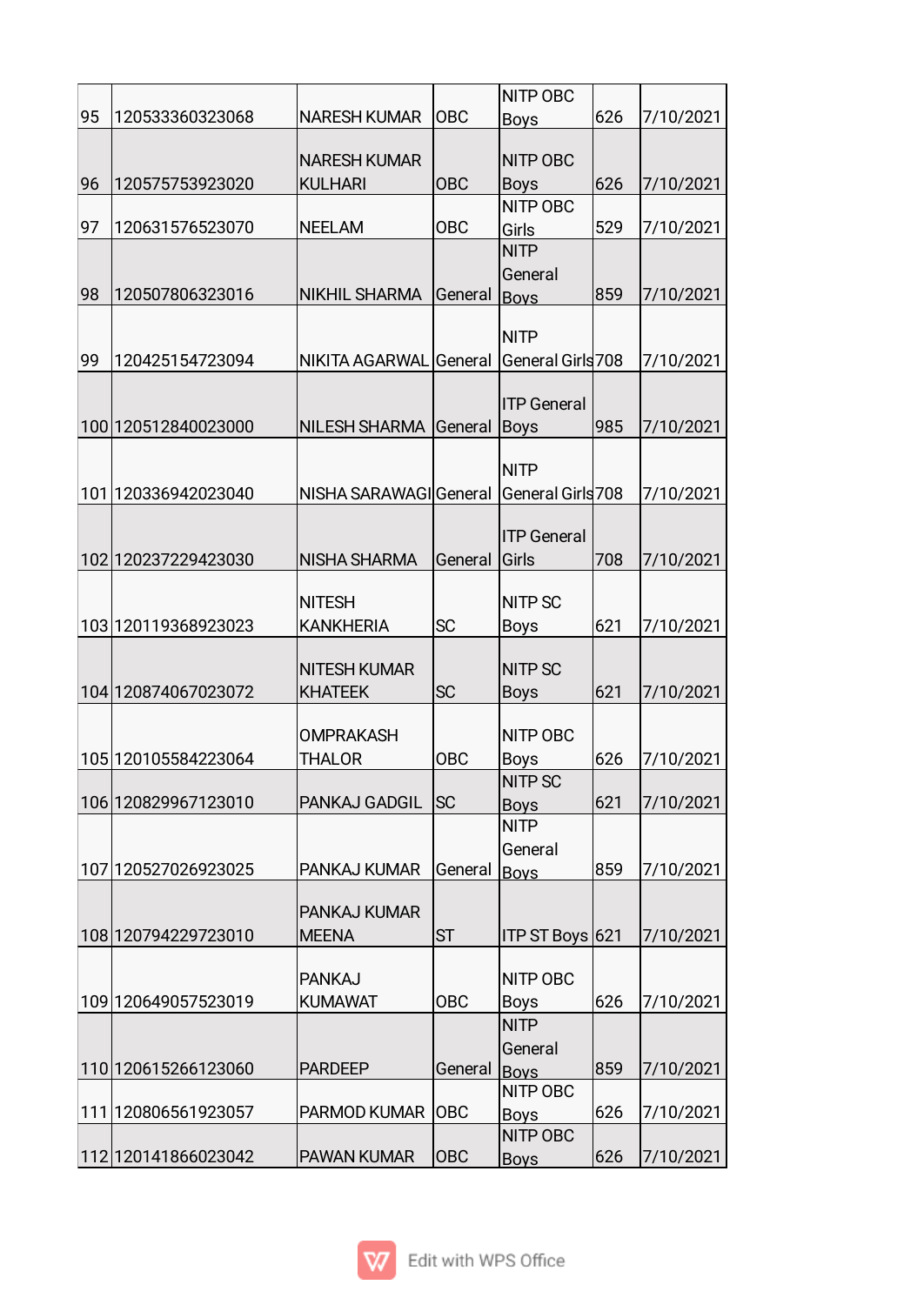|                       |                          |            | <b>NITP</b>        |     |           |
|-----------------------|--------------------------|------------|--------------------|-----|-----------|
|                       | <b>PAWAN KUMAR</b>       |            | General            |     |           |
| 113 120496697423065   | <b>SHARMA</b>            | General    | <b>Boys</b>        | 859 | 7/10/2021 |
|                       |                          |            | <b>NITP</b>        |     |           |
|                       | <b>PEEYUSH</b>           |            | General            |     |           |
| 114 120806607723040   | <b>DADHEECH</b>          | General    | <b>Boys</b>        | 859 | 7/10/2021 |
|                       |                          |            |                    |     |           |
|                       | <b>PIYUSH</b>            |            | NITP OBC           |     |           |
| 115 120333008423080   | <b>DHINDHWAL</b>         | OBC        | <b>Boys</b>        | 626 | 7/10/2021 |
|                       |                          |            |                    |     |           |
|                       |                          |            | <b>ITP</b> General |     |           |
| 116 120386159623059   | PIYUSH SHARMA            | General    | Boys               | 985 | 7/10/2021 |
|                       |                          |            | <b>NITP OBC</b>    |     |           |
| 117 120253455423056   | POOJA KUMARI             | <b>OBC</b> | Girls              | 529 | 7/10/2021 |
|                       |                          |            | <b>NITP OBC</b>    |     |           |
| 118 120819503923043   | <b>POONAM</b>            | <b>OBC</b> | Girls              | 529 | 7/10/2021 |
|                       |                          |            | <b>NITP SC</b>     |     |           |
| 119 120791766723055   | <b>PRADEEP</b>           | <b>SC</b>  | <b>Boys</b>        | 621 | 7/10/2021 |
|                       |                          |            | <b>NITP OBC</b>    |     |           |
| 120 120309374723012   | <b>PRAMOD KUMAR OBC</b>  |            | <b>Boys</b>        | 626 | 7/10/2021 |
|                       | <b>PRASHANT</b>          |            | <b>NITP OBC</b>    |     |           |
| 121 120714351323085   | <b>JANGIR</b>            | <b>OBC</b> | <b>Boys</b>        | 626 | 7/10/2021 |
|                       |                          |            | <b>NITP OBC</b>    |     |           |
| 122 120204241623032   | <b>PRAVEEN KUMAR OBC</b> |            | <b>Boys</b>        | 626 | 7/10/2021 |
|                       |                          |            |                    |     |           |
|                       | <b>PREM KUMAR</b>        |            | <b>NITP OBC</b>    |     |           |
| 123 120711399123072   | <b>MAAN</b>              | <b>OBC</b> | <b>Boys</b>        | 626 | 7/10/2021 |
|                       |                          |            | <b>NITP OBC</b>    |     |           |
| 124 120680764423090   | PRERANA SONI             | <b>OBC</b> | Girls              | 529 | 7/10/2021 |
|                       |                          |            | <b>NITP OBC</b>    |     |           |
| 125 120829001523046   | PRIYA KUMARI             | <b>OBC</b> | Girls              | 529 | 7/10/2021 |
|                       |                          |            |                    |     |           |
|                       |                          |            |                    |     |           |
|                       | <b>PRIYANKA</b>          |            | <b>NITP SC</b>     |     |           |
| 126 120704723023058   | <b>GAHNOLIA</b>          | <b>SC</b>  | Girls              | 529 | 7/10/2021 |
|                       |                          |            | <b>NITP</b>        |     |           |
|                       |                          |            | General            |     |           |
| 127 12079 21955 23071 | <b>PUNIT SINGH</b>       | General    | <b>Boys</b>        | 859 | 7/10/2021 |
|                       |                          |            | NITP OBC           |     |           |
| 128 120914359423097   | <b>PUSHPA</b>            | <b>OBC</b> | Girls              | 529 | 7/10/2021 |
|                       |                          |            |                    |     |           |
|                       | <b>RADHESHYAM</b>        |            | NITP OBC           |     |           |
| 129 120101075423023   | <b>SYORAN</b>            | <b>OBC</b> | <b>Boys</b>        | 626 | 7/10/2021 |
|                       |                          |            | <b>NITP OBC</b>    |     |           |
| 130 120350441323036   | RAHUL RAKSHAK OBC        |            | <b>Boys</b>        | 626 | 7/10/2021 |
|                       |                          |            | <b>NITP OBC</b>    |     |           |
| 131 120892708023088   | <b>RAHUL RUYAL</b>       | <b>OBC</b> |                    | 626 | 7/10/2021 |
|                       |                          |            | <b>Boys</b>        |     |           |
| 132 120556482723090   | <b>RAJAT KUMAR</b>       | <b>SC</b>  | ITP SC Boys 621    |     | 7/10/2021 |
|                       |                          |            | <b>NITP SC</b>     |     |           |
| 133 120932599123082   | <b>RAJEEV KUMAR</b>      | lsc        |                    | 621 | 7/10/2021 |
|                       |                          |            | <b>Boys</b>        |     |           |

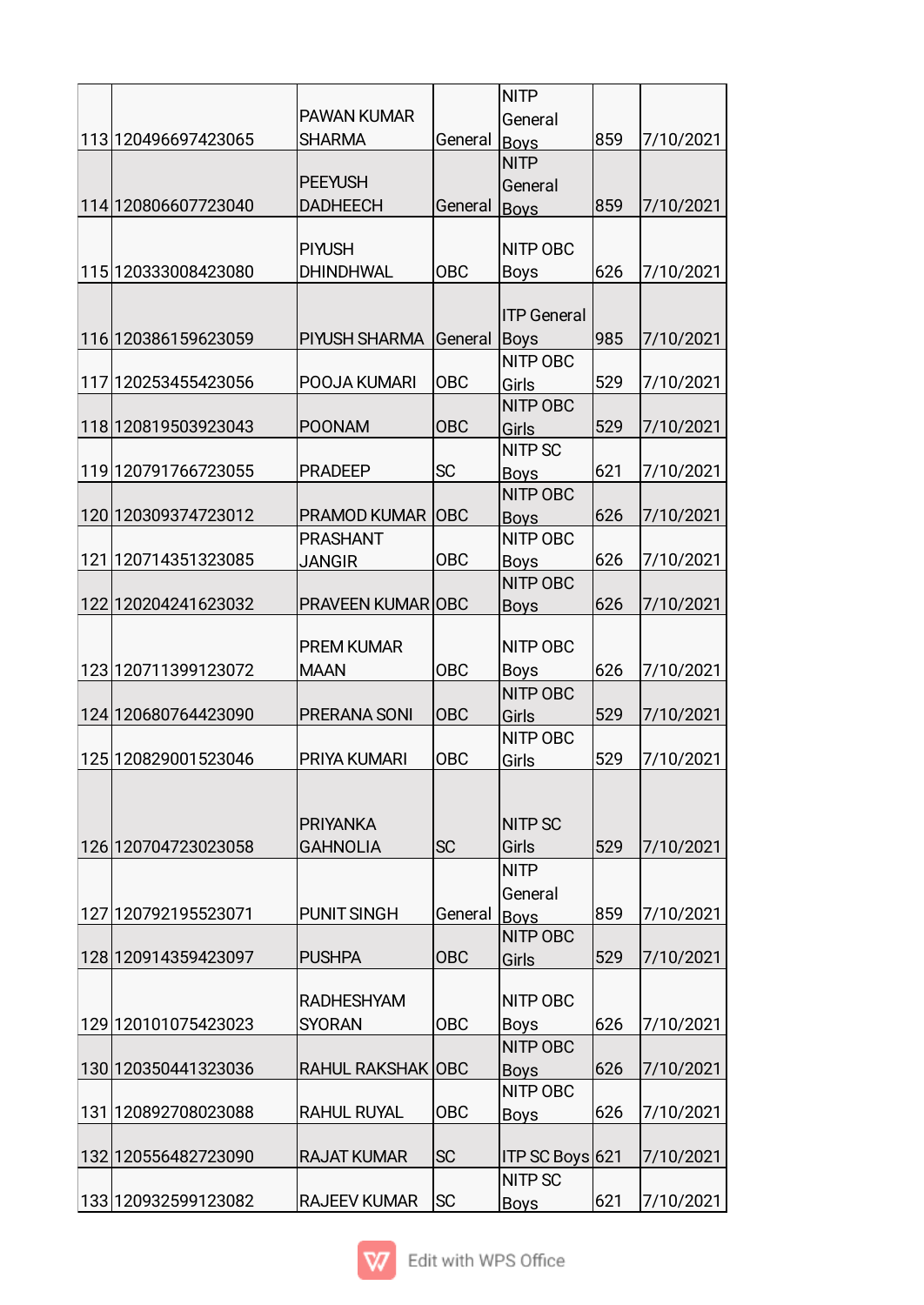|                     |                                       |            | <b>NITP SC</b>                |     |           |
|---------------------|---------------------------------------|------------|-------------------------------|-----|-----------|
| 134 120165567723082 | <b>RAJESH KUMAR</b>                   | lsc        | <b>Boys</b>                   | 621 | 7/10/2021 |
|                     |                                       |            | <b>NITP OBC</b>               |     |           |
| 135 120875441823073 | <b>RAKESH BANA</b>                    | <b>OBC</b> | Girls                         | 529 | 7/10/2021 |
|                     |                                       |            |                               |     |           |
|                     |                                       |            |                               |     |           |
|                     | <b>RAM KUMAR</b>                      |            | <b>NITP SC</b>                |     |           |
| 136 120716183023053 | <b>MEGHWAL</b>                        | <b>SC</b>  | <b>Boys</b>                   | 621 | 7/10/2021 |
|                     |                                       |            |                               |     |           |
|                     | <b>RAM PRAKASH</b>                    |            | <b>NITP SC</b>                |     |           |
| 137 120132493523040 | <b>GURDA</b>                          | <b>SC</b>  | <b>Boys</b>                   | 621 | 7/10/2021 |
|                     |                                       |            | <b>NITP OBC</b>               |     |           |
| 138 120321988123083 | <b>RAMAN SINGH</b>                    | <b>OBC</b> | <b>Boys</b>                   | 626 | 7/10/2021 |
|                     |                                       |            | <b>NITP OBC</b>               |     |           |
| 139 120216026723089 | <b>RAMKISHAN</b>                      | <b>OBC</b> | <b>Boys</b>                   | 626 | 7/10/2021 |
|                     |                                       |            |                               |     |           |
|                     | <b>RAMNIWAS</b>                       |            | <b>NITP SC</b>                |     |           |
| 140 120174720823080 | <b>BAROR</b>                          | <b>SC</b>  | <b>Boys</b>                   | 621 | 7/10/2021 |
|                     |                                       |            | <b>NITP SC</b>                |     |           |
| 141 120293147923082 | <b>RAMSWARUP</b>                      | <b>SC</b>  | <b>Boys</b>                   | 621 | 7/10/2021 |
|                     |                                       |            | <b>NITP SC</b>                |     |           |
| 142 120505339823046 | <b>RAVINA</b>                         | <b>SC</b>  | Girls                         | 529 | 7/10/2021 |
|                     |                                       |            |                               |     |           |
|                     |                                       |            | <b>NITP</b>                   |     |           |
| 143 120965869823011 | RAVINA KANWAR General                 |            | General Girls 708             |     | 7/10/2021 |
|                     |                                       |            | <b>NITP SC</b>                |     |           |
|                     |                                       |            |                               |     |           |
| 144 120885632123048 | <b>RAVINA NIMEL</b>                   | <b>SC</b>  | Girls                         | 529 | 7/10/2021 |
|                     |                                       |            |                               |     |           |
|                     |                                       |            | <b>NITP</b>                   |     |           |
| 145 120907004323067 | <b>RITU SHARMA</b>                    | General    | General Girls 708             |     | 7/10/2021 |
|                     |                                       |            |                               |     |           |
|                     | <b>RUPESH KUMAR</b>                   |            | <b>NITP OBC</b>               |     |           |
| 146 120419411823014 | <b>SAINI</b>                          | <b>OBC</b> | <b>Boys</b>                   | 626 | 7/10/2021 |
|                     |                                       |            | <b>NITP SC</b>                |     |           |
| 147 120400992023033 | <b>SAKSHI</b>                         | <b>SC</b>  | Girls                         | 529 | 7/10/2021 |
|                     |                                       |            |                               |     |           |
|                     |                                       |            | <b>NITP</b>                   |     |           |
| 148 120587139323059 | <b>SAKSHI PODDAR</b>                  | General    | General Girls 708             |     | 7/10/2021 |
|                     |                                       |            | NITP OBC                      |     |           |
| 149 120279564023027 | <b>SAKSHI SAINI</b>                   | <b>OBC</b> | Girls                         | 529 | 7/10/2021 |
|                     |                                       |            | <b>NITP OBC</b>               |     |           |
| 150 120620038123000 | <b>SAMEER GAURI</b>                   | OBC        | <b>Boys</b>                   | 626 | 7/10/2021 |
|                     |                                       |            |                               |     |           |
|                     | <b>SANDEEP</b>                        |            | <b>NITP SC</b>                |     |           |
| 151 120238145923097 | <b>CHOUHAN</b>                        | <b>SC</b>  | Boys                          | 621 | 7/10/2021 |
|                     |                                       |            |                               |     |           |
|                     | <b>SANDEEP</b>                        |            | <b>NITP OBC</b>               |     |           |
| 152 120927357723090 | <b>GOSWAMI</b>                        | <b>OBC</b> | <b>Boys</b>                   | 626 | 7/10/2021 |
|                     |                                       |            |                               |     |           |
| 153 120580009623030 | <b>SANDEEP KUMAR</b><br><b>INDLIA</b> | <b>SC</b>  | <b>NITP SC</b><br><b>Boys</b> | 621 | 7/10/2021 |

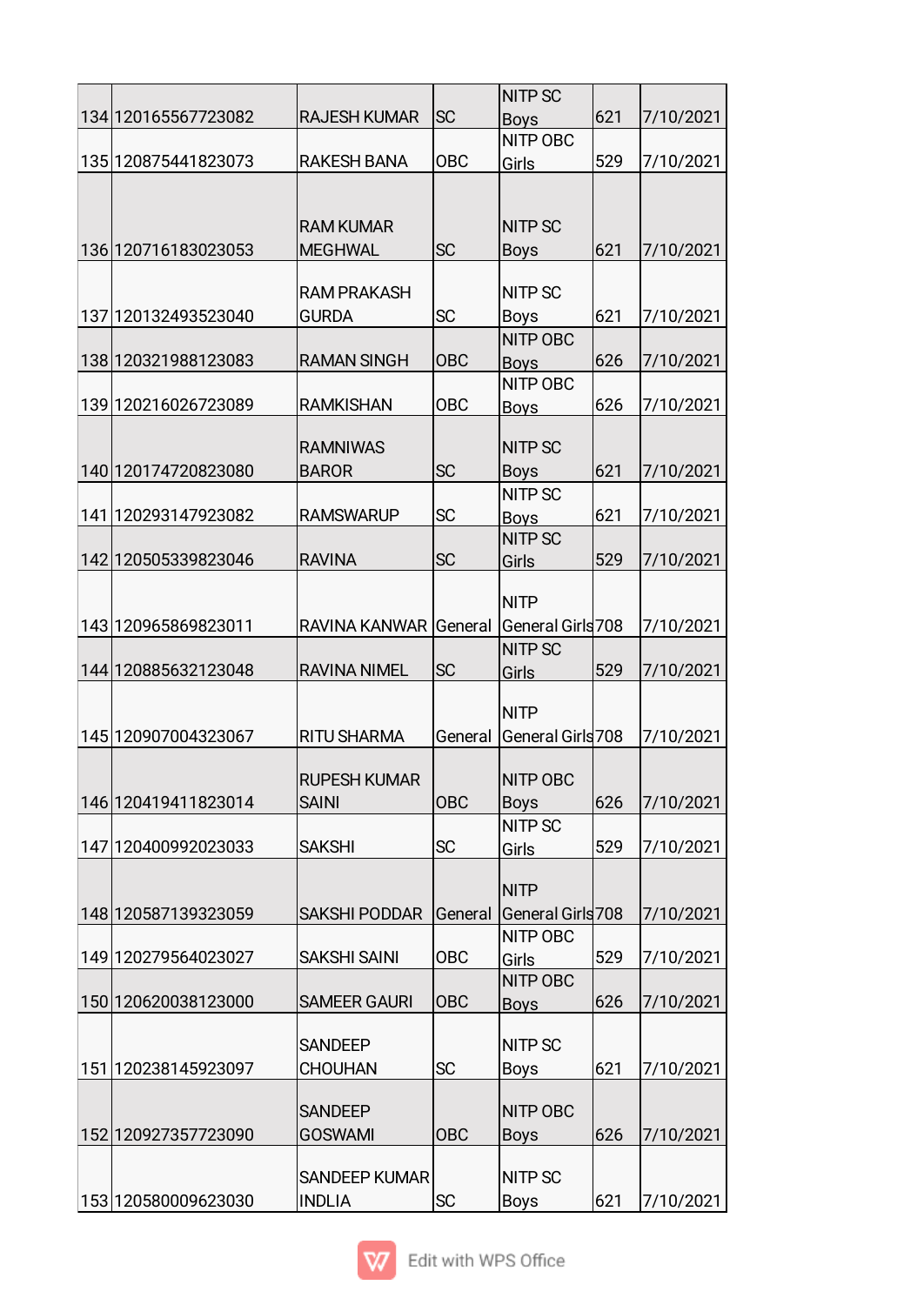|                       |                        |            | <b>NITP</b>                |     |           |
|-----------------------|------------------------|------------|----------------------------|-----|-----------|
|                       |                        |            | General                    |     |           |
| 154 120743929423039   | <b>SANJAY SIHAG</b>    | General    | Boys                       | 859 | 7/10/2021 |
| 155 120160371023088   | <b>SANTOSH</b>         | <b>SC</b>  | <b>NITP SC</b>             | 621 | 7/10/2021 |
|                       | <b>MAHARIA</b>         |            | <b>Boys</b><br><b>NITP</b> |     |           |
|                       | <b>SANTOSH</b>         |            | General                    |     |           |
| 156 120240671323020   | <b>SHARMA</b>          | General    | <b>Bovs</b>                | 859 | 7/10/2021 |
|                       |                        |            | NITP OBC                   |     |           |
| 157 120360549823084   | SAUMYA KAVIA           | <b>OBC</b> | <b>Boys</b>                | 626 | 7/10/2021 |
|                       |                        |            | <b>NITP</b>                |     |           |
|                       |                        |            | General                    |     |           |
| 158 120751141323097   | <b>SHAKTI SINGH</b>    | General    | <b>Boys</b>                | 859 | 7/10/2021 |
|                       |                        |            | <b>NITP</b>                |     |           |
|                       |                        |            | General                    |     |           |
| 159 120646171523070   | <b>SHIVRAJ SINGH</b>   | General    | <b>Boys</b>                | 859 | 7/10/2021 |
|                       |                        |            |                            |     |           |
|                       | <b>SHRAWAN</b>         |            | <b>NITP SC</b>             |     |           |
| 160 1209 2639 3223050 | <b>KUMAR</b>           | <b>SC</b>  | <b>Boys</b>                | 621 | 7/10/2021 |
|                       |                        |            | <b>NITP</b>                |     |           |
| 161 120953552523025   | shruti sharma          | General    | General Girls 708          |     | 7/10/2021 |
|                       |                        |            | NITP OBC                   |     |           |
| 162 120393916923099   | <b>SITA</b>            | <b>OBC</b> | Girls                      | 529 | 7/10/2021 |
|                       |                        |            | <b>NITP</b>                |     |           |
|                       |                        |            | General                    |     |           |
| 163 120294279823011   | <b>SONU KUMAR</b>      | General    | <b>Boys</b>                | 859 | 7/10/2021 |
|                       |                        |            | <b>NITP SC</b>             |     |           |
| 164 120621596923038   | <b>SONU SAMRIYA</b>    | <b>SC</b>  | <b>Boys</b>                | 621 | 7/10/2021 |
|                       |                        |            |                            |     |           |
|                       | <b>SUBHASH</b>         |            | <b>NITP SC</b>             |     |           |
| 165 120952218023000   | IMEGHWAL               | ΙSC        | <b>Boys</b>                | 621 | 7/10/2021 |
|                       |                        |            | NITP OBC                   |     |           |
| 166 120531672823015   | <b>SUMIT KUMAR</b>     | <b>OBC</b> | <b>Boys</b>                | 626 | 7/10/2021 |
|                       |                        |            |                            |     |           |
|                       | <b>SUNIL GURJAR</b>    | OBC/       | <b>NITP MBC</b>            |     |           |
| 167 120648409023034   |                        | <b>MBC</b> | Boys<br><b>NITP</b>        | 626 | 7/10/2021 |
|                       |                        |            |                            |     |           |
| 168 120116157923074   | SURAJ MATOLIYA General |            | General<br><b>Boys</b>     | 859 | 7/10/2021 |
|                       |                        |            | NITP OBC                   |     |           |
| 169 120355117223046   | <b>SURENDRA</b>        | <b>OBC</b> | <b>Boys</b>                | 626 | 7/10/2021 |
|                       |                        |            | <b>NITP SC</b>             |     |           |
| 170 120874972323094   | <b>SURENDRA</b>        | <b>SC</b>  | <b>Boys</b>                | 621 | 7/10/2021 |
|                       |                        |            |                            |     |           |
|                       | <b>SURENDRA</b>        |            | <b>NITP OBC</b>            |     |           |
| 171 120885095323000   | <b>KUMAR</b>           | <b>OBC</b> | <b>Boys</b>                | 626 | 7/10/2021 |
|                       |                        |            |                            |     |           |
|                       | <b>SURENDRA</b>        |            | <b>NITP SC</b>             |     |           |
| 172 120455340023080   | <b>KUMAR</b>           | <b>SC</b>  | <b>Boys</b>                | 621 | 7/10/2021 |

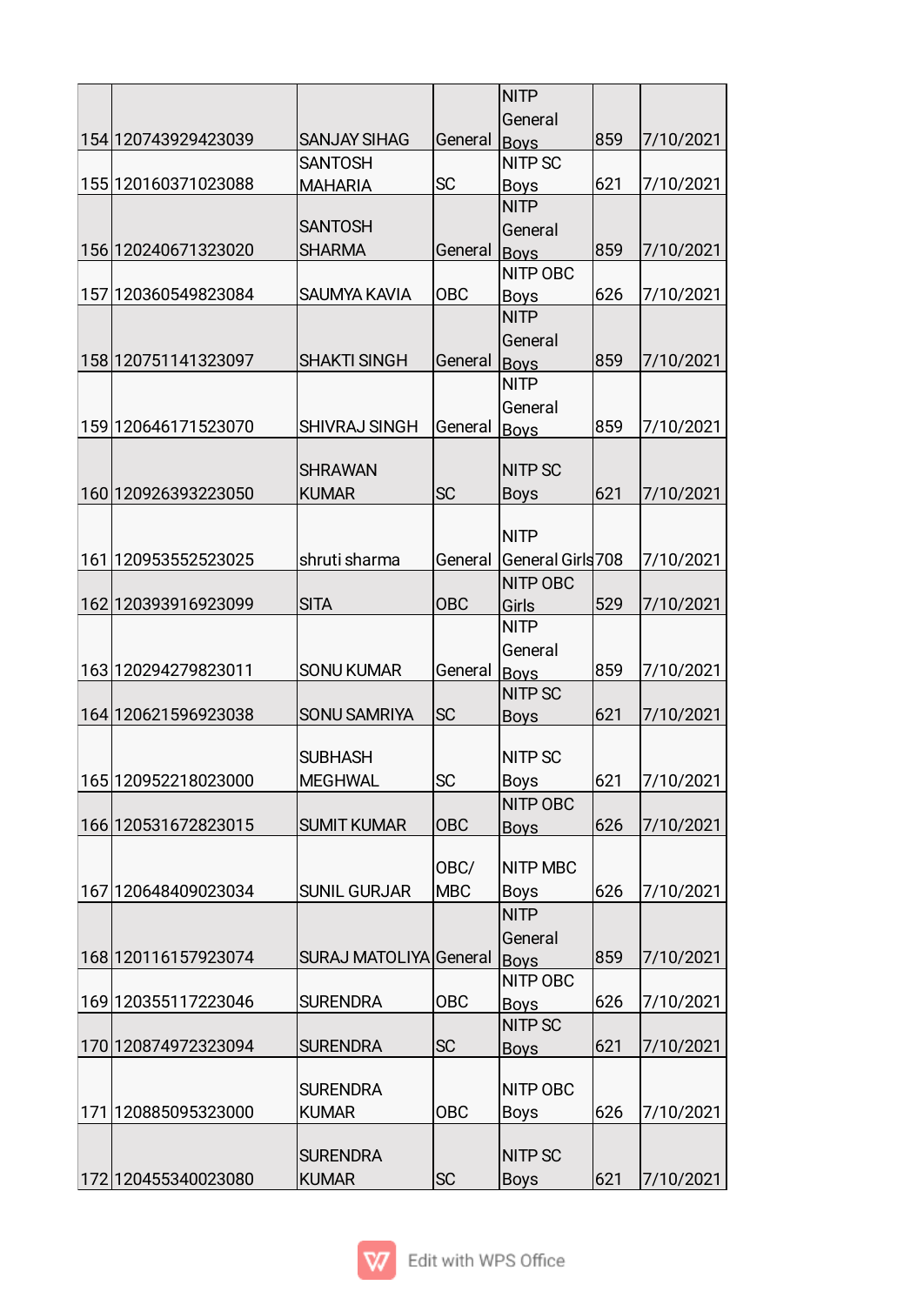|     |                         |                         |            | <b>NITP OBC</b>         |     |           |
|-----|-------------------------|-------------------------|------------|-------------------------|-----|-----------|
|     | 173 120107599823030     | <b>SUSHMA KASWANOBC</b> |            | Girls                   | 529 | 7/10/2021 |
|     |                         |                         |            | <b>NITP</b>             |     |           |
|     |                         |                         |            | General                 |     |           |
|     | 174 120197703423070     | <b>TANUJ SHARMA</b>     | General    | <b>Boys</b>             | 859 | 7/10/2021 |
|     |                         |                         |            | <b>NITP OBC</b>         |     |           |
|     | 175 120538495023014     | TUSHAR KASWAN OBC       |            | <b>Boys</b>             | 626 | 7/10/2021 |
|     |                         |                         |            |                         |     |           |
|     |                         |                         |            |                         |     |           |
|     |                         | <b>VANDANA</b>          |            | <b>NITP OBC</b>         |     |           |
|     | 176 120192334023085     | <b>BHARGAV</b>          | <b>OBC</b> | Girls                   | 529 | 7/10/2021 |
|     |                         |                         |            |                         |     |           |
|     |                         | <b>VANDANA</b>          |            | <b>NITP SC</b>          |     |           |
|     | 177 120201509323099     | <b>KUMARI</b>           | <b>SC</b>  | Girls                   | 529 | 7/10/2021 |
|     |                         |                         |            | <b>NITP SC</b>          |     |           |
|     | 178 120623895423035     | VARSHA                  | <b>SC</b>  | Girls                   | 529 | 7/10/2021 |
|     |                         |                         |            |                         |     |           |
|     |                         | <b>VASUNDHARA</b>       |            | <b>NITP SC</b>          |     |           |
|     | 179 120942500123000     | <b>MAYAL</b>            | SC         | Girls                   | 529 | 7/10/2021 |
|     |                         |                         |            | <b>NITP</b>             |     |           |
|     |                         |                         |            | General                 |     |           |
|     | 180 1209 143 235 230 54 | <b>VIJAY SHARMA</b>     | General    | <b>Boys</b>             | 859 | 7/10/2021 |
|     |                         |                         |            |                         |     |           |
|     |                         |                         |            | <b>NITP</b>             |     |           |
|     |                         | <b>VIJAYPAL SINGH</b>   |            | General                 |     |           |
| 181 | 120886033223053         | <b>SHEKHAWAT</b>        | General    | Boys                    | 859 | 7/10/2021 |
|     |                         |                         |            | <b>NITP OBC</b>         |     |           |
|     | 182 120901997323032     | <b>VIKAS</b>            | <b>OBC</b> | <b>Boys</b>             | 626 | 7/10/2021 |
|     |                         |                         |            | <b>NITP SC</b>          |     |           |
|     | 183 120150308923026     | <b>VIKAS</b>            | <b>SC</b>  | <b>Boys</b>             | 621 | 7/10/2021 |
|     |                         |                         |            | <b>NITP SC</b>          |     |           |
|     | 184 120227717323068     | <b>VIKASH DABI</b>      | <b>SC</b>  | <b>Boys</b>             | 621 | 7/10/2021 |
|     |                         |                         |            | NITP OBC                |     |           |
|     | 185 12015 6316723066    | <b>VIKASH KUMAR</b>     | <b>OBC</b> | <b>Boys</b>             | 626 | 7/10/2021 |
|     |                         |                         |            | <b>NITP</b>             |     |           |
|     | 186 120452812023062     | <b>VINAY CHOTIA</b>     |            | General                 | 859 |           |
|     |                         |                         | General    | <b>Boys</b><br>NITP OBC |     | 7/10/2021 |
|     | 187 120371507423030     | <b>VINIT KUMAR</b>      | <b>OBC</b> |                         | 626 | 7/10/2021 |
|     |                         |                         |            | <b>Boys</b>             |     |           |
|     |                         |                         |            |                         |     |           |
|     |                         | <b>VINIT KUMAR</b>      |            | <b>NITP SC</b>          |     |           |
|     | 188 120212055323098     | <b>MEGHWAL</b>          | <b>SC</b>  | <b>Boys</b>             | 621 | 7/10/2021 |
|     |                         |                         |            | NITP OBC                |     |           |
|     | 189 120111676423042     | VIVEK SEWDA             | <b>OBC</b> | <b>Boys</b>             | 626 | 7/10/2021 |
|     |                         |                         |            | <b>NITP</b>             |     |           |
|     |                         |                         |            | General                 |     |           |
|     | 190 120293492523061     | <b>VIVEK SHARMA</b>     | General    | <b>Boys</b>             | 859 | 7/10/2021 |
|     |                         |                         |            | <b>ITP OBC</b>          |     |           |
|     | 191 120900950323042     | YASHASWI SAINI          | OBC        | <b>Boys</b>             | 626 | 7/10/2021 |
|     |                         |                         |            |                         |     |           |